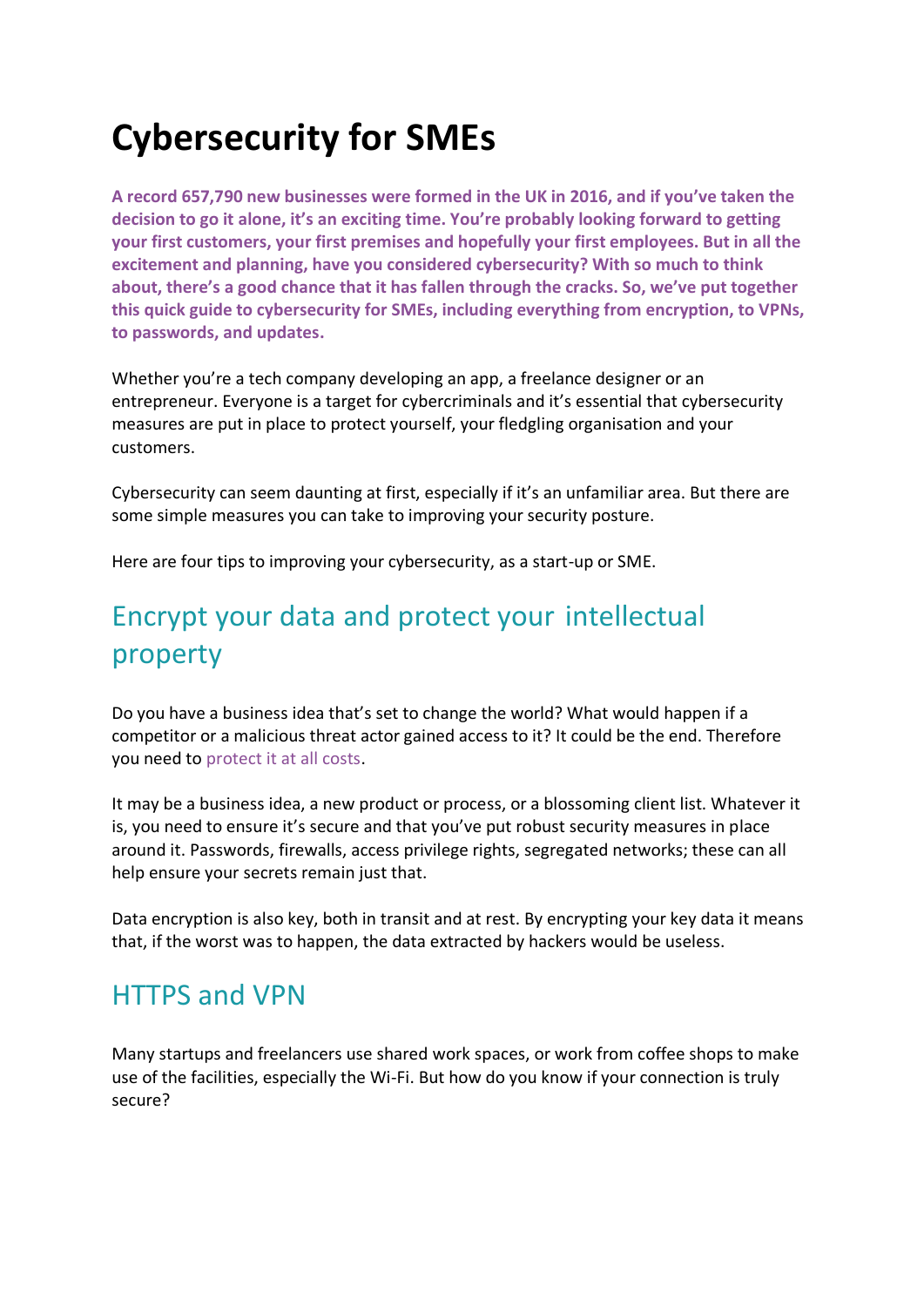Ensuring connection via HTTPS is one way and many browsers will now alert you to the fact that a site may be insecure. If not, you need to look out for the green secure padlock in the url address bar. The same applies to mobile sites too.

You also need to be wary of [evil twin attacks;](https://www.techopedia.com/definition/5057/evil-twin) this is where an attacker can mimic a legitimate wi-fi, say from a coffee shop or an office, and once a victim connects they can alter traffic to collect personal details. They could even set up an official-looking login page on entry, to try and con users into sharing their login credentials. If you do spot a number of similarly named wi-fi networks, you need to alert whoever looks in charge.

Finally, utilise a Virtual Private Network (VPN) such as [TunnelBear](https://www.tunnelbear.com/) or [Windscribe.](https://windscribe.com/) By doing so you add a layer of encryption to your connection and prevent attackers from being able to access your information.

#### Password management

Using the same password and email address across many different websites isn't a great idea: if one channel was to be breached, attackers could use the information gathered to access further accounts, as well as your business network.

This is especially true if you are using the same passwords for your work or personal computer, as attackers with stolen login credentials could access personal files as well as any critical business files you may have.

Strong passwords are essential and you should ideally have individual passwords for each account you set up. A password manager such as [LastPass](https://www.lastpass.com/) or [Dashlane](https://www.dashlane.com/) can help keep track of these for you. Of course, this may not be practical for all accounts, but you need to ensure you are protecting your most critical logins at the very least.

If still insist on using the same password across sites, please keep an eye out for any news of a potential breach and check your information has not been compromised with a service such as [haveibeenpwned.](https://haveibeenpwned.com/)

## Update regularly

Nobody likes updating their software: it takes valuable time away from other, more pressing work and it's always tempting to hit the remind me later button. But by [putting off](https://www.secarma.com/the-importance-of-patching/)  [updates](https://www.secarma.com/the-importance-of-patching/) you become increasingly vulnerable to attack.

This is because new updates carry with them vital security patches, allowing you to stay protected against the latest and most serious threats. Cyber-criminals are fully aware of this, and once an update is released they are becoming increasingly adept at reverse engineering the updates, finding the vulnerabilities and launching attacks against those who have yet to update their systems.